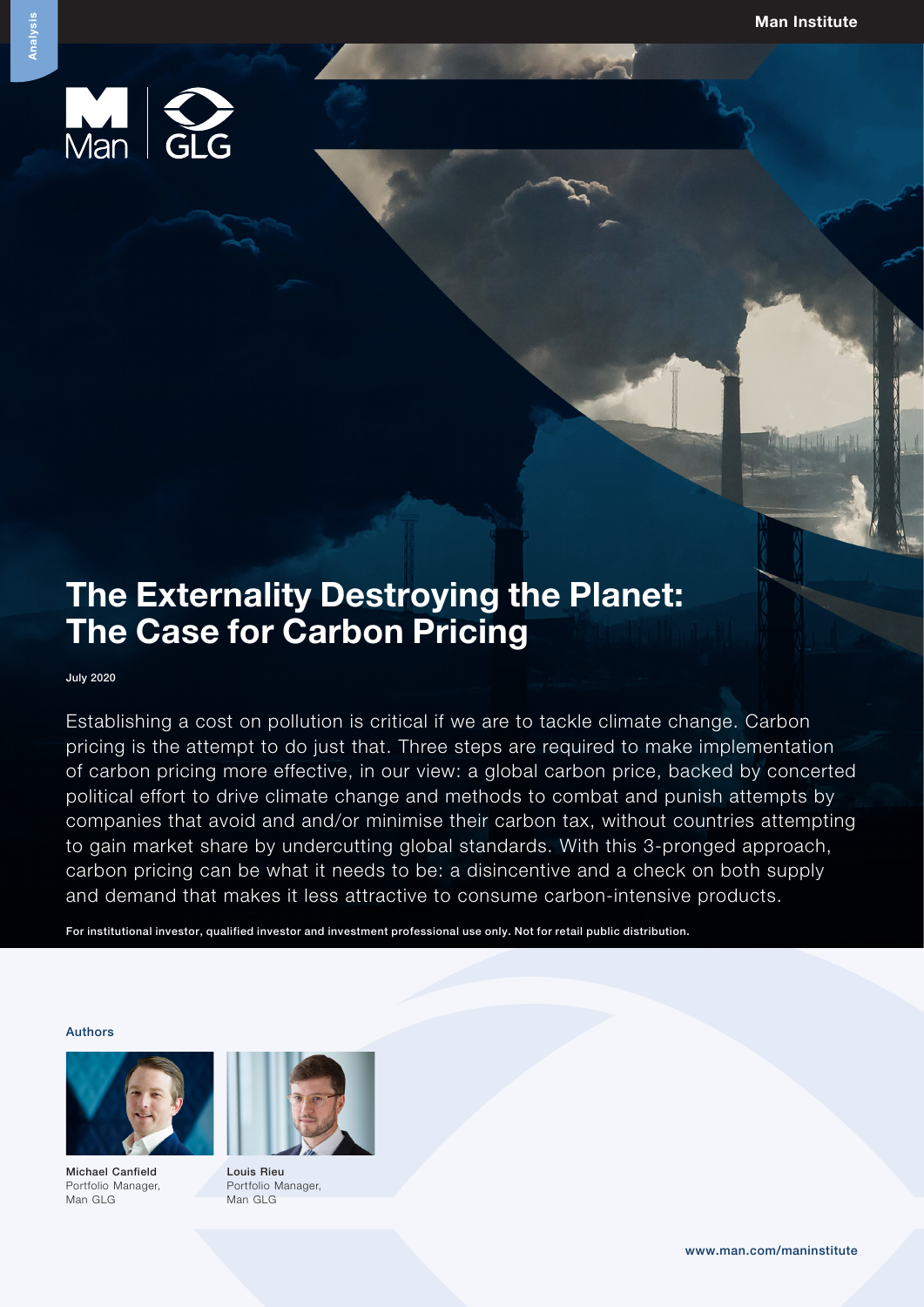

ff<br>Those who work in financial markets have long accepted that almost everything has a price. Yet when it comes to the cost of pollution and climate change, we believe not enough people are discussing how we start to charge companies and consumers for the use of our most precious resource – the planet.''

### Introduction

What is the net present value of the Earth?

No, seriously – how much would you pay for the use of the Earth and its resources? How could you accurately value the only known planet capable of supporting life itself?

Those who work in financial markets have long accepted that almost everything has a price. Yet when it comes to the cost of pollution and climate change, we believe not enough people are discussing how we start to charge companies and consumers for the use of our most precious resource – the planet.

Carbon emissions are what is known as an 'externality': firms that emit carbon place a burden on the environment which is borne by everyone in the form of a changing climate, yet don't incur a cost for doing so. Carbon pricing is an attempt to put a price on the emission of carbon into the atmosphere, to redress the balance by introducing a cost for this most important externality. In this article, we outline the main types of carbon pricing, discuss their limitations and sketch a rough vision of how we believe carbon taxes should be applied.

### Methods of Carbon Pricing

There are two main methods of carbon pricing.

The first is an Emissions Trading Systems ('ETS'), also referred to as a cap-and-trade system. This is where a regulator sets a cap on the total amount of greenhouse gas emissions, and allocate a specific number of allowances to various businesses. Lowemitting businesses with excess allowances can then sell these to high-emitting firms. Within the cap, overall greenhouse emissions can be reduced, whilst simultaneously being cognisant to the fact that different businesses have differing levels of carbon intensity. It also allows for the key element of price discovery within the cap: instead of a price being pulled out of thin air, the value of carbon emissions can be discovered through trading.

The biggest current ETS is operated by the EU, accounting for roughly 75% of the world's carbon trading.1 The scheme covers carbon-dioxide ('CO2') emissions from industrial, power and aviation companies, alongside nitrogen-dioxide ('NO2') emissions from some sectors of the chemicals industry and perfluorocarbon ('PFC') emissions from primary aluminium production. As part of a reform package agreed in 2018, emission allowances will decrease by 2.2% annually, instead of the previous figure of 1.74%.2

However, ETS are not a panacea. The price discovery element is a poor representation of the economic value of a tonne of emissions, as trading takes place in conditions of artificial scarcity. It took some time for prices to actually move within the EU ETS, with volatility only observed from 2017 onwards (Figure 1).





1. Source: European Commission; EU Emissions Trading System. 2. Source: World Bank Pricing Dashboard.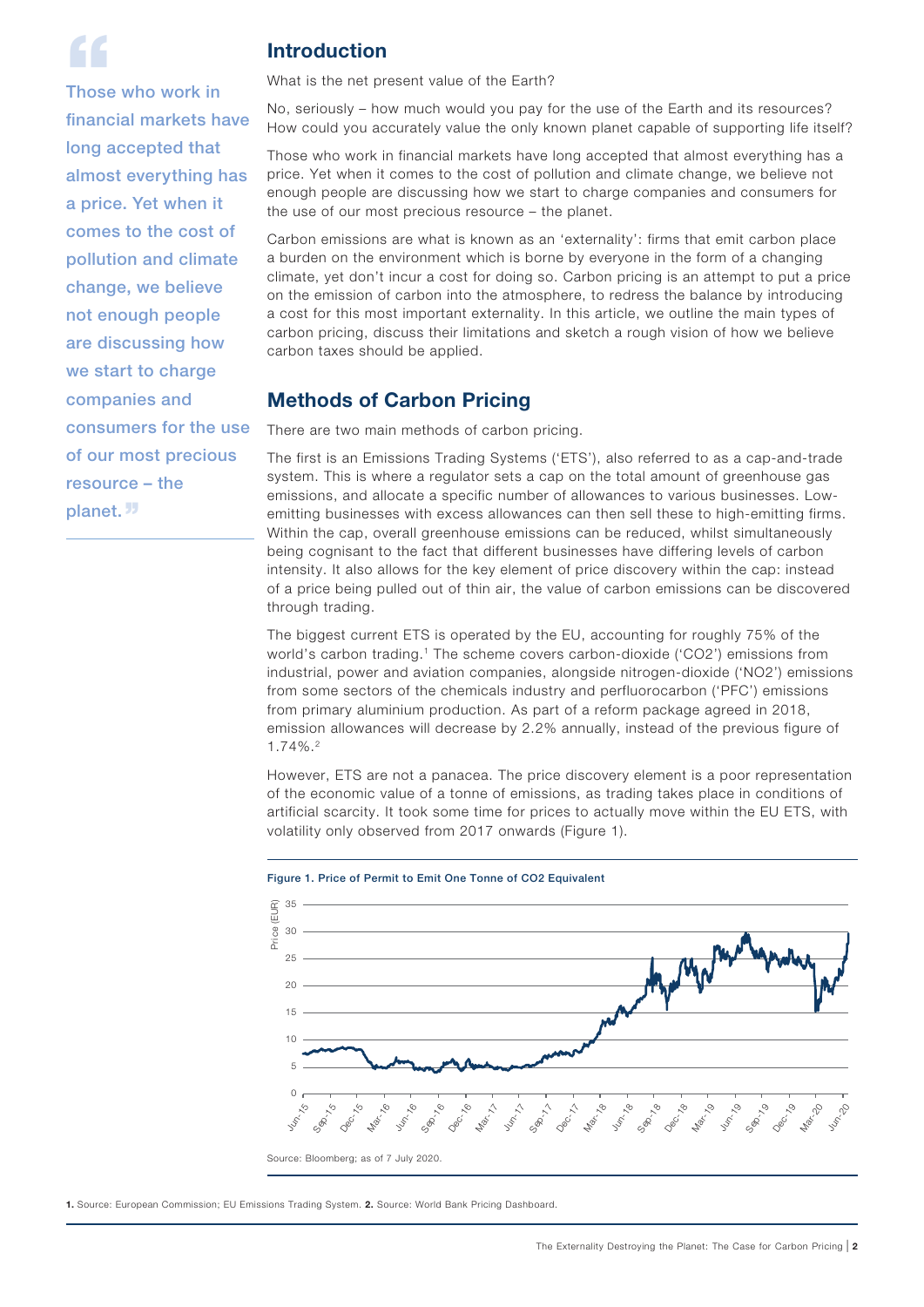Indeed, the price is still not high enough: a report by the Carbon Pricing Leadership Coalition suggested that prices needed to be between USD40-80 per tonne of CO2 emissions ('tCO2e') in 2020 and USD50-100 per tCO2e by 2030 to remain on track to achieve the Paris Agreement temperature target of below 2 degrees Celsius.<sup>3</sup> In this respect, there is some way to go.

In addition, liquidity in the EU ETS is poor, with spikes in trading volume observed during the fourth quarter of every year (Figure 2). Similar to other commodity markets, the role of outright speculators in price discovery is unclear: it is possible for anyone to trade the contracts within the EU ETS.

This latter fear is something which the coronacrisis has thrown into stark illumination. Between 19 February and 18 March, the carbon price on the EU ETS has fallen by about 40%. Indeed, things got so bad that on 18 March, the European Energy Exchange ('EEX') was forced to cancel an ETS auction due to a paucity of bids. In our view, the collapse was precipitated by three factors. First, the collapse in airline activity had removed a major source of demand for allowances. At the same time, some industrial companies were selling their permits to raise capital to see them through the global demand slump. Third and most importantly (and with long-term implications for the functioning of the market), the general economic climate caused speculators to liquidate their carbon positions to generate cash needed elsewhere in their portfolios. This sucked capital out of the ETS, sparking a price collapse at a time when there are precious few bidders in sight. Whilst the price has since recovered, the plunge raises questions about the overall resilience of cap-and-trade systems.







If we wish to decarbonise the economy, creating a prohibitive carbon price through scarcity could therefore be considered useful, but would undermine claims that a market solution could be found to solve the problem.<sup>"</sup>

Source: Bloomberg; as of 7 July 2020.

A further critique is that a cap does not in itself reduce carbon emissions. To do so, we would need to gradually reduce the total supply of allowances (as the EU ETS does), thus guaranteeing price increases. To an extent, this undermines the purpose of an ETS by making rationing – rather than trading – a much bigger factor in price discovery. If we wish to decarbonise the economy, creating a prohibitive carbon price through scarcity could therefore be considered useful, but would undermine claims that a market solution could be found to solve the problem. This is not a criticism in terms of how ETS function, but provides food for thought for those who would argue that there should be a market solution to the climate change problem. Ultimately, markets operate on supply and demand, but because scarcity isn't a factor in carbon markets (as emissions are an externality not a commodity), it should be no surprise that trading takes place in a somewhat artificial way.

The other main method of introducing a cost to emissions is via carbon taxes. The underlying concept is fairly simple: a government tax on the emission of carbon, or a tax on products and activities which cause carbon emissions.

3. Report of the High Level Commission on Carbon Prices, 29 May 2017.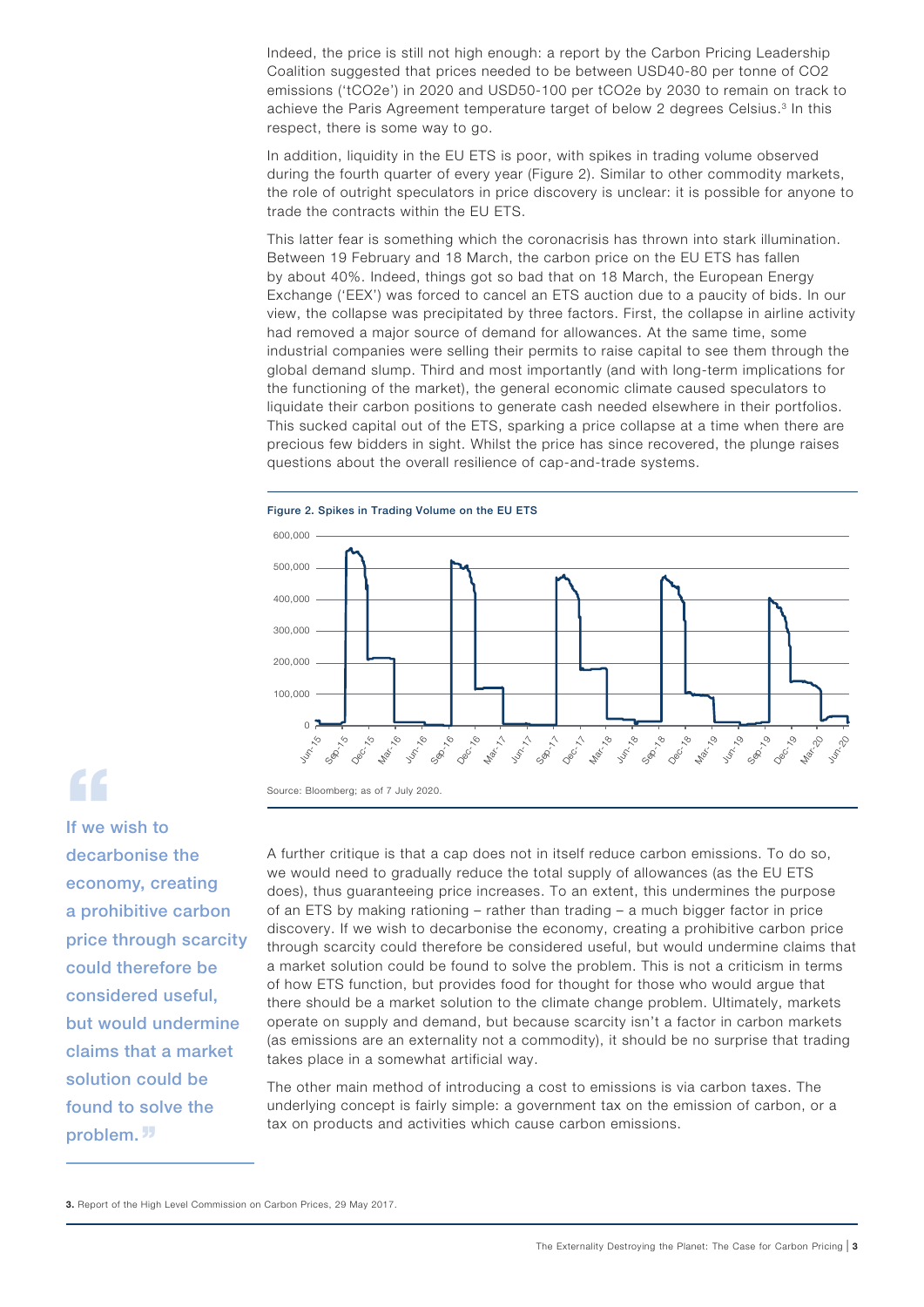Regionally, implementation has differed widely. France currently operates a flat carbon tax of EUR45 per tCO2e on industrial, building and transport emissions. In contrast, the UK operates a carbon price floor, which is the difference of a centrally chosen carbon tax of GBP18 per tCO2e and the EU ETS price per tCO2e.

Despite their different methodology, both achieve the same goal of setting a price for carbon emissions, and putting a cost on an externality.

# Gilet Jaunes, Regulatory Arbitrage and Scope: The Challenges of Carbon Pricing

As with ETS schemes, carbon taxes have their flaws. As a tax on consumption rather than income, they are inherently regressive. Just as a hike in VAT costs more as a percentage of disposable income for those on lower wages, so too does a carbon price. Companies which have to pay tax on their carbon emissions are faced with two choices – pass on the cost to consumers, or cut their own margins. This can be no choice at all, and companies will usually pass on the cost to consumers as far as possible.

For example, take a hypothetical budget airline company. If it charges GBP60 per ticket, with an operating margin of 13.2%, a 10% carbon tax applied to the face value of the ticket would absorb some 76% of operating profit (Figure 3). We might say that low-cost flights should not be available if we wish to save the planet, and applaud if the price hike reduces flying. However, the effect of major industries such as airlines becoming unprofitable is significant: in a worst-case scenario, new employment must be found for thousands of employees, in the best case, consumers are directly impacted.



Source: Man Group, for illustrative purposes only.

The gilets jaunes movement in France exemplifies the problems the application of carbon taxes can cause. Tax on diesel and petrol rose 7.6 and 3.9 cents per litre, respectively, in France in 2018, with a further hike of 6.5 cents and 2.9 cents planned for 1 January, 2019.<sup>4</sup> In response, protests erupted across France, forcing President Emmanuel Macron to cancel the 2019 hike and commit to a wider reform package. Politicians can find themselves in a catch-22 situation, caught between the vociferous demands of their political base, and the urgent need to take practical steps to combat climate change.

The lack of a universal carbon price also fuels the problem of regulatory arbitrage. Without a universal pricing mechanism, firms would be able to list in jurisdictions with less stringent carbon pricing, to reduce the cost of emission on their global operations. In some ways, this is similar to tax regimes. And bringing geographies associated with

# Companies which have to pay tax on

 $\epsilon$ 

their carbon emissions are faced with two choices – pass on the cost to consumers, or cut their own margins. This can be no choice at all, and companies will usually pass on the cost to consumers as far as possible.''

<sup>4.</sup> Source: BBC; France Fuel Unrest: 'Shame' on Violent Protestors, Says Macron; 25 November 2018.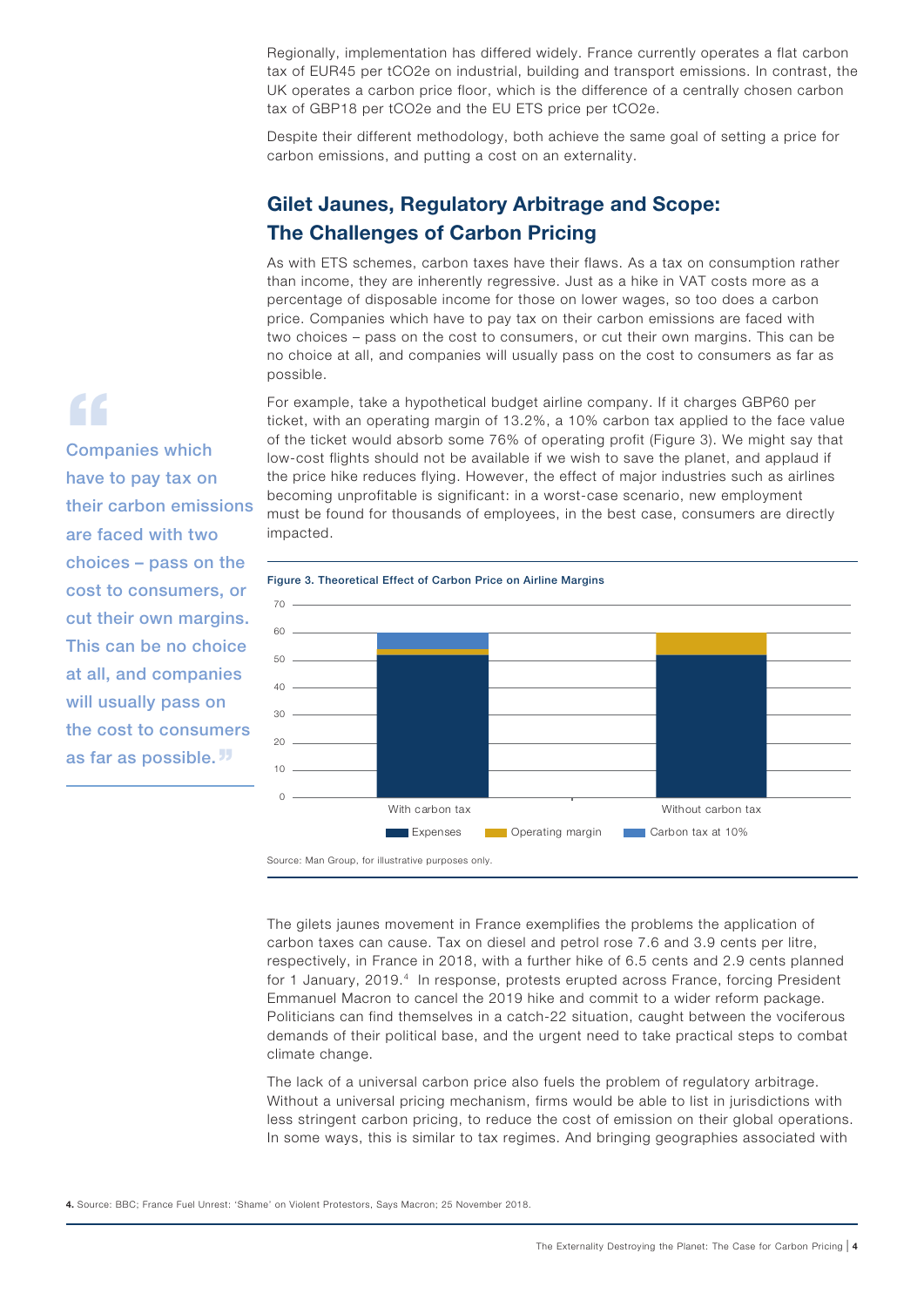ff<br>In our view, three steps are required to make implementation of carbon pricing more effective. Firstly, we need to establish a global carbon price. Secondly, and most importantly, this development needs to be backed by a concerted political effort to deal with climate change at the top of the agenda. Last but not least, there needs to be in place vigorous methods to combat and punish attempts by companies that avoid and and/or minimise their carbon tax.''

tax optimisation to book is easier said than done. It does not take a particularly cynical mind to imagine that countries might apply the same logic to carbon pricing.

Attempts are being made to address this issue, mostly notably by the EU's proposed Carbon Border Adjustment Mechanism. The overall aim is to mitigate the likelihood that the EU does not achieve its binding 2050 target of carbon neutrality, irrespective of whether other nations pursue climate friendly policies. Although the exact details of the proposal are yet to be finalised, itis likely to take one of three forms: 1) a carbon tax on various selected products, covering both domestic and imported goods; 2) a new carbon customs duty or tax on imports; or 3) the extension of the EU ETS to imports. Again, this does not provide a panacea, with both China and the US threatening to impose tariffs on EU exports in retaliation.<sup>5</sup> Like tax, it is likely that attempts to bludgeon the world into compliance with carbon pricing may prove more complicated than anticipated.

Finally, there is the thorny question of how carbon pricing should apply to all three forms of emissions: Scope 1, 2 and 3. Scope 1 emissions covers direct emissions from owned or controlled sources, Scope 2 purchased emissions from electricity, heat and cooling consumption, and Scope 3 all other emissions in the company's value chain. Scope 3 is the most controversial. If included, it would force companies to be responsible for emissions over which they have control at all. This might seem reasonable in an effort to prevent firms from pushing emissions further up the value chain. It would, for instance, force a fashion company to be responsible for the emissions produced by its cotton suppliers, which seems an entirely reasonable proposition. However, consider the position of a bank if it was charged for Scope 3 emissions. It would be difficult to claim that a bank who underwrote an oil firm's bonds does not have oil emissions in its value chain – after all, it is the prospect of selling oil that pays the underwriting fee. But banks would then be responsible for the emissions of their entire customer base, which would be prohibitive. If carbon pricing was limited to Scope 1 and 2, that same bank would be able to pay very little in carbon tax, even though it could theoretically be financing a huge amount of carbon emissions.

### Where Do We Go From Here?

Whilst imperfect, carbon pricing mechanisms do solve the key problem: they make it costly for firms to emit carbon into the atmosphere, and provide a disincentive for polluting business models.

In our view, three steps are required to make implementation of carbon pricing more effective. Firstly, we need to establish a global carbon price, applying at the very least to Scope 1 and 2 emissions, under the auspices of a global authoritative body such as the UN.

Secondly, and most importantly, this development needs to be backed by a concerted political effort to deal with climate change at the top of the agenda – politicians need to sell the importance of climate change to the electorate. There is no point implementing climate-friendly policies if, like Macron's fuel tax, they have to be sacrificed on the altar of political expediency. To do this, governments need to plan for the transition away from fossil fuels, making provision for compensation and re-training for those whose industries are negatively affected, and need to use the revenue raised to mitigate the fact that carbon prices disproportionately affect those on low incomes.

Last but not least, there needs to be in place vigorous methods to combat and punish attempts by companies that avoid and and/or minimise their carbon tax, without countries attempting to gain market share by undercutting global standards.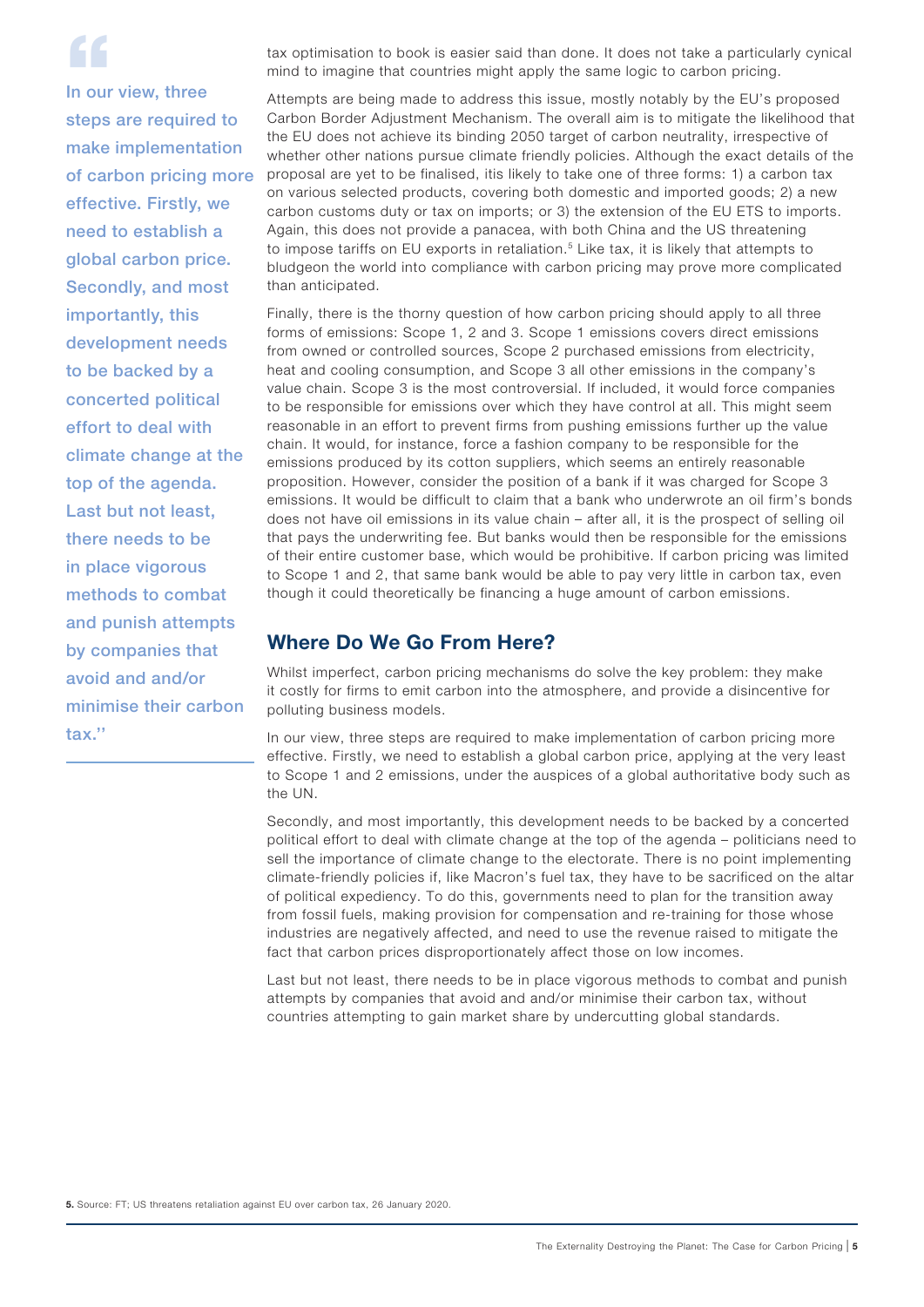# **Conclusion**

Three steps are required to make implementation of carbon pricing more effective, in our view: a global carbon price, backed by concerted political effort to drive climate change and methods to combat and punish attempts by companies that avoid and and/or minimise their carbon tax, without countries attempting to gain market share by undercutting global standards. With this 3-pronged approach, carbon pricing can be what it needs to be: a disincentive and a check on both supply and demand that makes it less attractive to consume carbon-intensive products.

As carbon pricing actualises a financial impact from emissions, we hope to see companies increasing their use of a range of counter-measures, from accelerating use of renewable energy to zero-carbon product innovation to voluntary offsets. The challenge of decarbonisation is undoubtedly a huge mountain to climb, but by working together, we believe all stakeholders from the general public to corporates to policymakers can contribute to achieving the crucial goals of the Paris Agreement.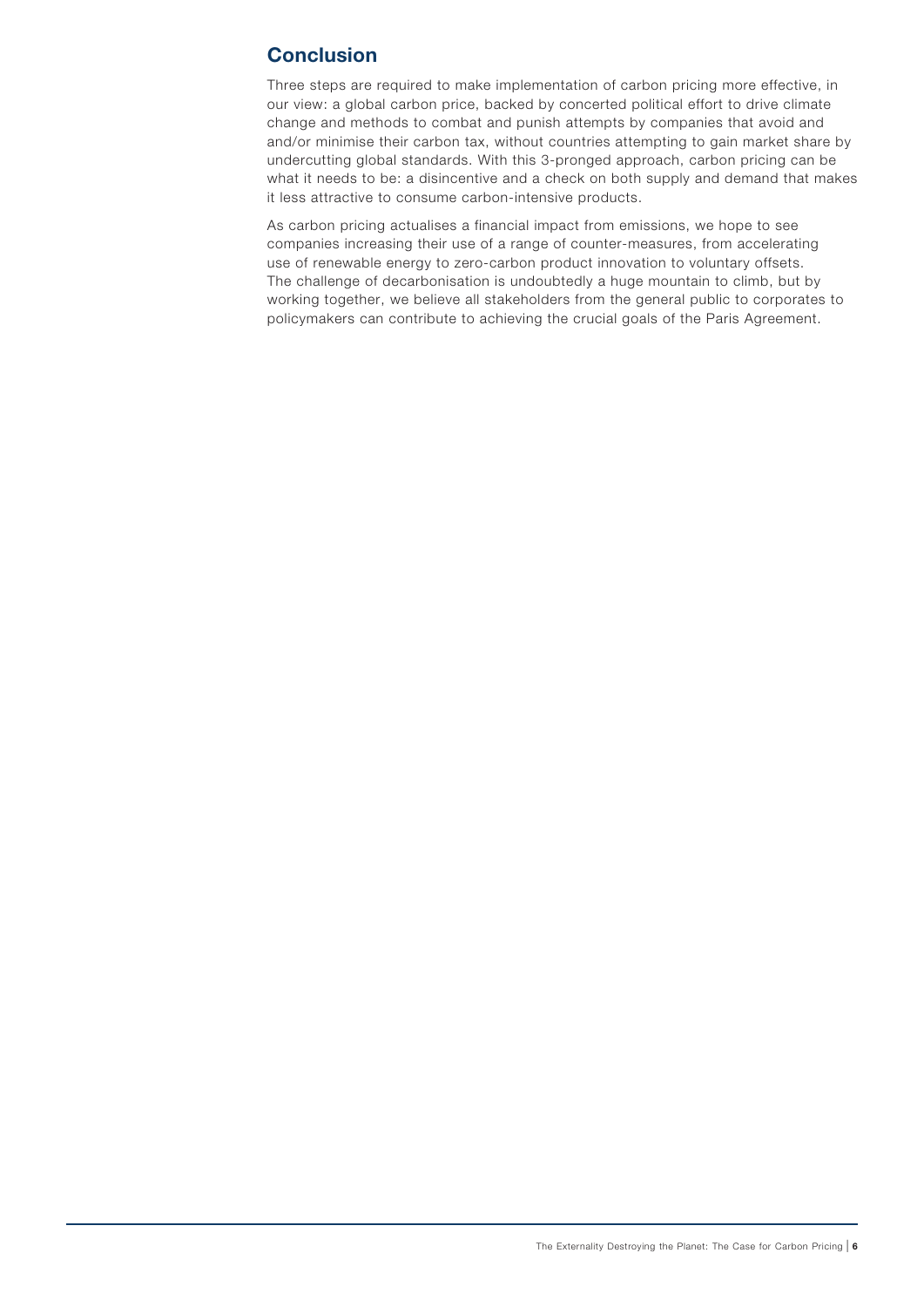## Authors

#### Michael Canfield

Portfolio Manager, Man GLG



Michael Canfield is a portfolio manager at Man GLG, focusing on dedicated responsible investment strategies. Before joining Man GLG in 2009, he spent two and a half years at Dresdner Kleinwort as an associate in pan-European equity sales. Michael was educated in English Language & Literature at Oxford University.

#### Louis Rieu

Portfolio Manager, Man GLG



Louis Rieu is a Portfolio Manager at Man GLG, focusing on a long-only responsible investment strategy. Before joining Man GLG in 2019, he was at Lofoten Asset Management, where he spent five years as an equity analyst. Louis holds a MSc Investment Management from Cass Business School and a BA Hons Biological

Sciences from Oxford University. He is also a CFA charterholder.